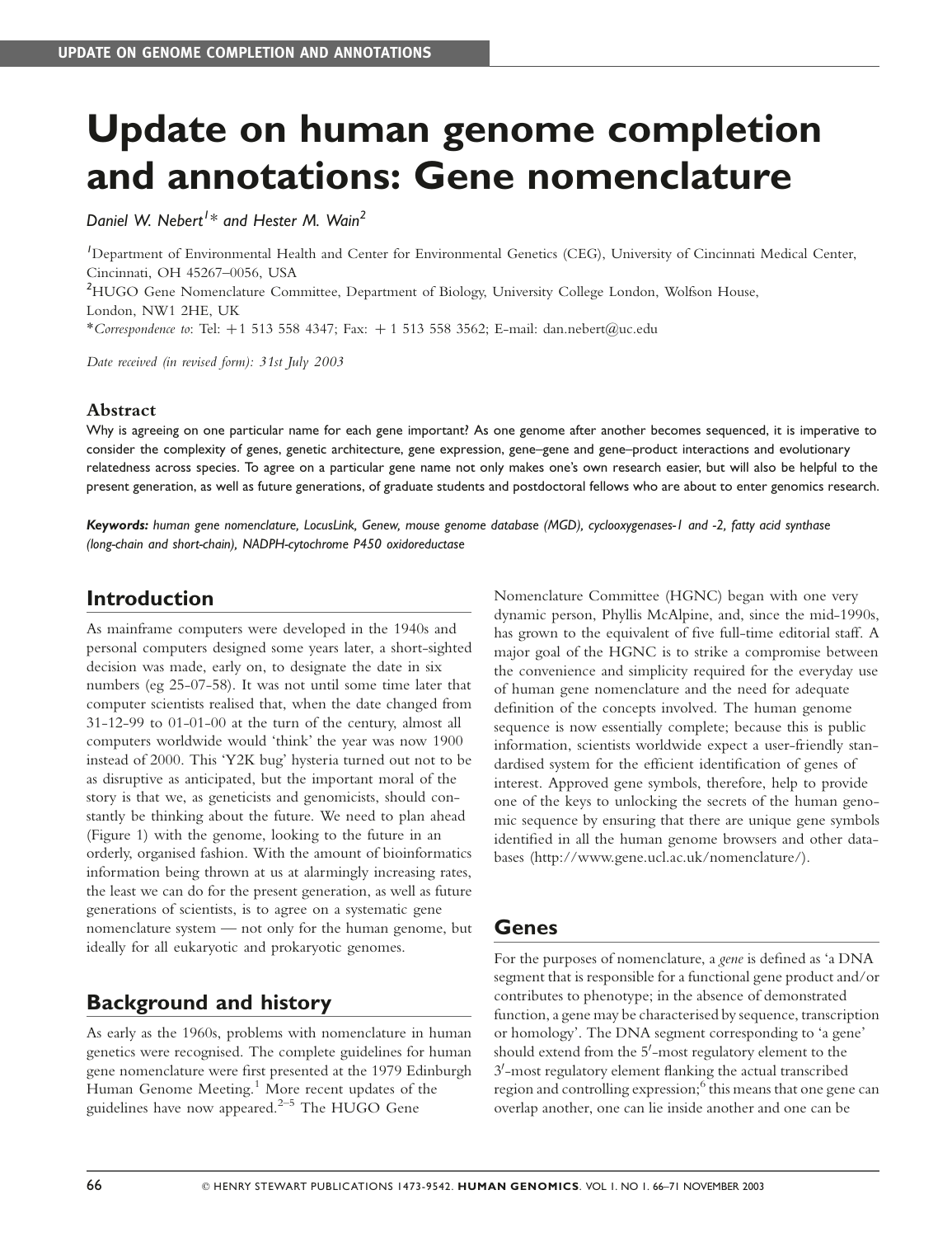

Figure 1. An illustration of what might happen if one does not plan for the future. We greatly appreciate the graphics and artwork of Dr Marian L. Miller (Department of Environmental Health, University of Cincinnati Medical Center)

located on the opposite DNA strand from the other. By contrast, a genetic locus is not synonymous with a gene, but rather refers to a map position. There may exist several genes within one locus, or cluster, located on a chromosome. There are even guidelines for naming the small-interfering RNA (siRNA) genes, of which there are an estimated 1,000 to 2,000 throughout the human genome.<sup>7</sup> These DNA segments, only about 21 base pairs in length, are considered genes, since they clearly encode a functional product that can alter the phenotype by silencing their mRNA targets (ie 'RNA interference'; RNAi).

#### Gene families

Over the past two decades of genomics/bioinformatics, it has become clear that, once a gene evolved 1 to  $>$  3 billion years ago from a random DNA sequence, it took much less energy for gene-duplication and crossing-over events to form new genes than to create a new gene from scratch. Thus, all of the newly created genes exhibit homology to their ancestral gene — leading to the formation of modern-day gene families and superfamilies. This concept of evolutionary divergence from a common ancestor is consistent with the concept of clusters of orthologous protein groups<sup>8</sup> and the prediction<sup>9</sup> that all present-day genes are likely to be derived from a 'core' of between 7,000 and 12,000 genes that existed more than 500 million years ago; numerous functional genes that have evolved since that time generally represent duplication or cross-over events. This predicted range of the number of ancestral genes is also in agreement with a report $10$  in which all Drosophila melanogaster proteins could be assigned to 8,065 distinct core families, about 5,000 of which are shared with Caenorhabditis elegans.

Homologous genes can be identified more readily if they are designated with a stem (or root) symbol. A root symbol is very much encouraged by the HGNC as the basis for a

hierarchical series of genes (eg for the ABC family, subfamily A, ABCA1, ABCA2, ABCA3, ABCA4) that are either the result of evolutionary divergence of an ancient ancestral gene, or have conserved functions — via pathways, interactions or protein domains. Such a root symbol allows the easy identification of other related members in both database searches and the literature.

Homologous regions of 15–25 per cent of nucleotides or amino acids can be detected by the various alignment programs, and denote divergence from an ancestral gene. A small almost-invariant DNA motif or protein domain — functioning as an enzyme active-site, cofactor docking site or ligandbinding site — is further evidence of divergence from an ancestral gene. One of the earliest examples of this nomenclature approach for homologous genes was the cytochrome P450 (CYP) gene superfamily, in which it was agreed upon that approximately 40 per cent or more amino acid similarity allows two members to be placed in the same family and about 55 per cent or more similarity allows two members to be assigned to the same subfamily.<sup>11,12</sup> These cut-off values follow the original recommendations of Margaret Dayhoff.<sup>13</sup> Several dozen additional gene superfamilies and large gene families have since followed this same format.<sup>14</sup>

#### Orthologous genes

Homologues represent genes (that can be in numerous species) arising from a common ancestor. Orthologues are genes in different species that evolved from a common ancestral gene by speciation. By contrast, paralogues are genes related by duplication within a genome.<sup>8</sup> There is a need for consistent nomenclature between orthologous genes in different species, and this is particularly well coordinated for human and mouse genes. This is achieved through editorial work with the Mouse Genomic Nomenclature Committee ((MGNC); at The Jackson Laboratory, Bar Harbor, ME). For any new mouse or human gene symbol request, the DNA sequence is analysed by BLAST to try to identify the orthologous gene. Following this, an appropriate symbol is suggested that is unique in both species. There is a constant exchange of files between the mouse and human nomenclature committees, ensuring that even when there is no identified orthologue, consistent symbols are still reserved.

Further cross-species nomenclature coordination has also recently been encouraged by the curators of the ARK database (http://www.thearkdb.org/), who state that '... animal gene nomenclature should follow the rules for human gene nomenclature, including the use of identical symbols for homologous genes and the reservation of human symbols for yet unidentified animals' genes'. It is not the guidelines per se that are important, however, but the reasoning behind them. The guidelines are an aid to naming human genes, the only rule that can never be broken is that every symbol must be unique.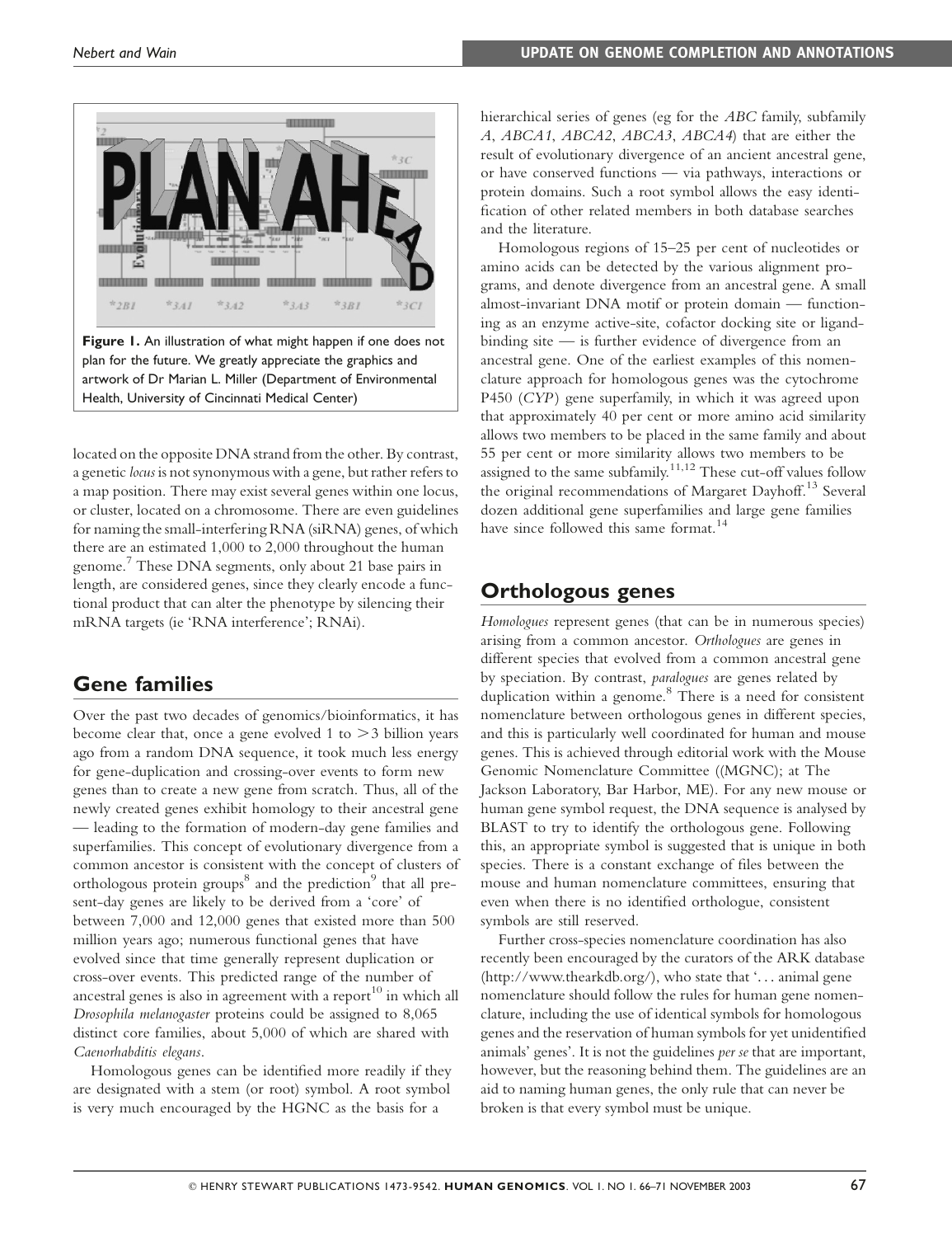## Gene products (proteins)

The standard nomenclature of proteins is beyond the scope of this review. The history of enzyme nomenclature is reviewed online at http://www.chem.qmul.ac.uk/iubmb/enzyme/ history.html, and is an ongoing goal of the International Union of Pure and Applied Chemistry and the International Union of Biochemistry and Molecular Biology (IUPAC-IUBMB).<sup>15</sup> Examples of these abbreviations for classes of enzymes include enzyme commission (EC) numbers, for example, transaminases (EC 2.6.1), kinases (EC 2.7.1) and nucleases (EC 3.1.11-31). The names of genes coding for enzymes should be based on those recommended by the Nomenclature Committee of the IUBMB, for example, FPGS is an abbreviation of 'folylpolyglutamate synthase'. These can be found at http://ca.expasy.org/enzyme/.

## Why do gene names matter?

Recently, David Botstein–one of the grandfathers of the Human Genome Project–was awarded the US\$150,000 Peter Gruber Foundation Prize in Genetics during the XIXth International Congress of Genetics ( July, 2003) in Melbourne, Australia. He spoke about the need for standardised gene nomenclature in his address to delegates at this meeting, stating that: 'Biologists would rather share a toothbrush than a gene's name'. Fruit-fly geneticists have always used more whimsical gene names such as 'daughterless, groucho, hedgehog, mad (mothers against decapentaplegic), plutonium and saxophone'. These quaint names, however, do have potentially serious consequences, because fly genes generally have homologues in the human and, when trying to maintain consistency with this nomenclature, functional information can be lost. In addition, explaining to the parent of a child with a variation in the 'sonic hedgehog' gene (one of three Drosophila orthologues in humans) may well be more complicated because of the gene's humorous name.

The symbols reflecting the fruit fly gene names are currently undergoing close scrutiny, because it has been realised that they are not all obviously unique (see http:// flystocks.bio.indiana.edu/Caps.htm). Historically, a fruit fly gene symbol was capitalised if the first characterised allele was dominant. Unfortunately, this has meant that some symbols differ only in upper- versus lower-case, for example, Delta  $(Dl)$  versus dorsal  $(dl)$ . This has resulted in some confusion in publications, databases and cross-species nomenclature assignments, and it has now been proposed to eliminate all capital letters in Drosophila gene designations (see http://flystocks.bio. indiana.edu/caps.htm).

Botstein urged a universal genetic language, in which genes would be identified by function, rather than by humorous or obtuse references to movie stars, rock music groups and the like. Such a system would allow computers to cross-reference species databases, build information about patterns of gene

activity in complex networks and build hypotheses about as-yet undiscovered cellular systems. 'We are going to have to live with the computer', said Botstein. 'What we do with computers has to become more sophisticated, because the combinatorial complexities are unreasonably large. The challenge ahead is to understand how genes interact — and to present the data in such a way that ordinary people, not just statisticians, can understand them.'

Function is, of course, very important, but this is usually related to the gene product, rather than the gene. One gene may have many functions, but it does only have one location in the genome. It is the unique naming of this piece of DNA (the gene) that is needed in order to enable all of the functional information to be collated correctly, thus allowing us to move on to the more fascinating discoveries yet to be made in the genome.

## Who needs official gene symbols?

For each unequivocally established human gene, a name and symbol (short-form abbreviation) are approved by the HGNC. Each symbol is unique, and each gene will have only one approved gene symbol.<sup>5</sup> It is important to provide a unique representation for each gene, so that colleagues can talk with one another about any particular gene sequence or family. Having one unique symbol also facilitates electronic data retrieval from publications and databases. Furthermore, it is important that each symbol preferably maintains parallel construction in, for example, different members of a gene family.

The HGNC should be contacted as quickly as possible with new members of gene families, because some symbols may be reserved in their database. Obtaining a gene symbol before publication will avoid any possible conflicts with existing symbols and will ensure that the gene is promptly recorded in the LocusLink (http://www.ncbi.nlm.nih.gov/LocusLink/) and Genew (http://www.gene.ucl.ac.uk/cgi-bin/ nomenclature/searchgenes.pl) databases.

As of September 2003, there are 16,765 approved human gene symbols — meaning that the goal of naming all genes in the human genome is somewhere between one-third and perhaps more than one-half completed. Individual new symbols are requested not only by scientists but also by an increasing number of journals (eg American Journal of Human Genetics; Animal Genetics; Annals of Human Genetics; Cytogenetic & Genomic Research; Genes, Chromosomes & Cancer; Genomics; Human Mutation; Lancet; Molecular Therapy; Nature Genetics; Radiation Research). Publication of an article in any of these journals will not proceed until the gene under study has been officially named. This also ensures that all newly released symbols are immediately cross-indexed with other databases (eg LocusLink, Ref Seq, OMIM and MGD), which increases the potential accessibility and impact of these genes in the databases.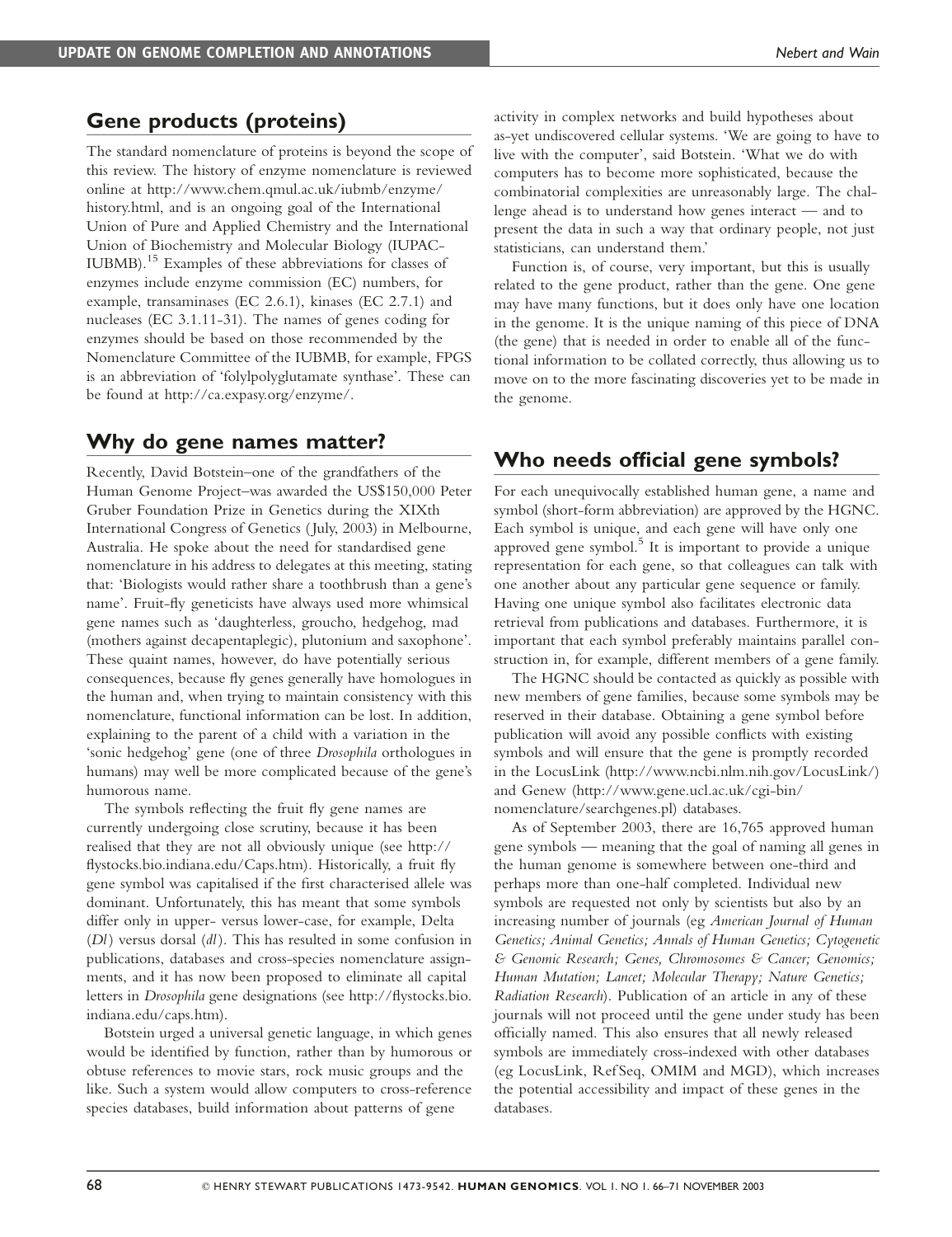It has been suggested that the nomenclature process could be automated, and recent publications<sup>16</sup> certainly indicate that this may be a viable possibility. Whereas automated assignment of gene names and symbols may well give highly systematic classifications, however, this does not always allow for the inclusion of the most useful, or indeed memorable, information.

#### Examples of searching for, or submitting, a gene symbol

Table I summarises the steps one is urged to take to ensure proper nomenclature of any gene. Three examples will be given here, to illustrate further how and why one should strive for a standardised gene nomenclature system. In these examples, the focus is on using the gene names as search terms, rather than comparing a DNA or protein sequence that has just been determined, by searching via BLAST (http://www. ncbi.nlm.nih.gov/BLAST/). The three examples below comprise genes encoding enzymes; future updates will focus on the nomenclature of other types of gene products and DNA motifs.

Cyclooxygenase. The procedure for writing a review on prostaglandin G/H synthase-1 and -2, also known as cyclooxygenase-1 and -2, commonly nicknamed in many journals as 'COX-1' and 'COX-2' is set out below. These enzymes, which are targets of non-steroidal anti-inflammatory drugs, are pivotal in converting arachidonic acid to prostaglandins G and H, pathways that are associated with inflammatory processes, pain, rheumatoid disease, atherosclerosis, stroke, gastrointestinal tract injury and repair, oxidative stress and various cancers.17,18 In order to determine the correct approved symbol, the first approach is to search LocusLink (for all organisms) using 'prostaglandin g synthase' or 'prostaglandin h synthase' as the full names. This will retrieve ten and 12 loci, respectively, four of which in both cases include the approved symbols for human, PTGS1 and PTGS2, and the mouse and rat Ptgs2. Searching LocusLink with 'cyclooxygenase' will retrieve 49 hits — listed alphabetically — again, four of which include the human PTGS1 and PTGS2 and the mouse and rat Ptgs2 gene records. Searching LocusLink for 'cox1', one finds three loci, which include the human PTGS1, the rat Ptgs1 and the rat mitochondrial Mt-Co1. Searching LocusLink for 'cox2', one finds seven hits, three of which are human PTGS2 and mouse and rat Ptgs2; rat mitochondrial Mt-Co2 is also registered.

Searching Genew using 'prostaglandin g synthase' or 'prostaglandin h synthase' as the full names, however, does not retrieve any gene records. Searching Genew with 'cyclooxygenase', one can confirm that the human gene symbols are PTGS1 and PTGS2, their approved names are prostaglandinendoperoxide synthase 1 (prostaglandin G/H synthase and cyclooxygenase) (M59979; NM\_000962) and prostaglandinendoperoxide synthase 2 (prostaglandin G/H synthase and cyclooxygenase) (D28235; NM\_000963), located on human chromosomes 9q32-q33.3 and 1q25.2-q25.3, respectively; aliases for PTGS1 include COX1, PGHS-1 and PTGHS and for PTGS2 include COX2 only. It can be seen that there is some confusion over the use of other aliases such as COX, because searching Genew for all records that begin with COX retrieves 46 records, most of which refer to the cytochrome c oxidase subunit genes. Thus, to use 'COX' to refer to the cyclooxygenase-1 and -2 enzymes that one is studying would not be helpful to the community, as this would only bring further confusion to the literature.

Fatty acid synthases. Fatty acid synthase, one of the principal lipogenic enzymes, converts dietary calories into a storage form of energy.<sup>19</sup> Fatty acids themselves can also act as

Table 1. The HUGO Gene Nomenclature Committee (HGNC) checklist for deciding on a new human gene symbol

- 1 Establish that the phenotype is genetic (ie inherited in a Mendelian fashion) or is a cloned gene sequence.
- 2 Search the LocusLink, Genew and mouse genome databases (MGD) to ensure that the entry is not already there.
- 3 Formulate possible combinations of letters for the symbol (check guidelines at URL http://www.gene.ucl.ac.uk/nomenclature/ guidelines.html).
- 4 Search LocusLink, Genew and MGD to see which combinations of letters/numbers are available.
- 5 Check ordered lists of human and mouse symbols to ensure that your proposed new symbol will not interrupt an existing 'family' of gene symbols.
- 6 Be certain that your proposed new symbol is not in common use elsewhere (searches of PubMed should help to identify such problems, abbreviations).
- 7 Check similar entries in LocusLink to ensure that parallel construction is maintained.
- 8 Submit the proposed gene symbol to the HGNC for confirmation (and entry into LocusLink, if approved); a form is available on Genew.

See URL http://www.gene.ucl.ac.uk/nomenclature/information/check.shtml.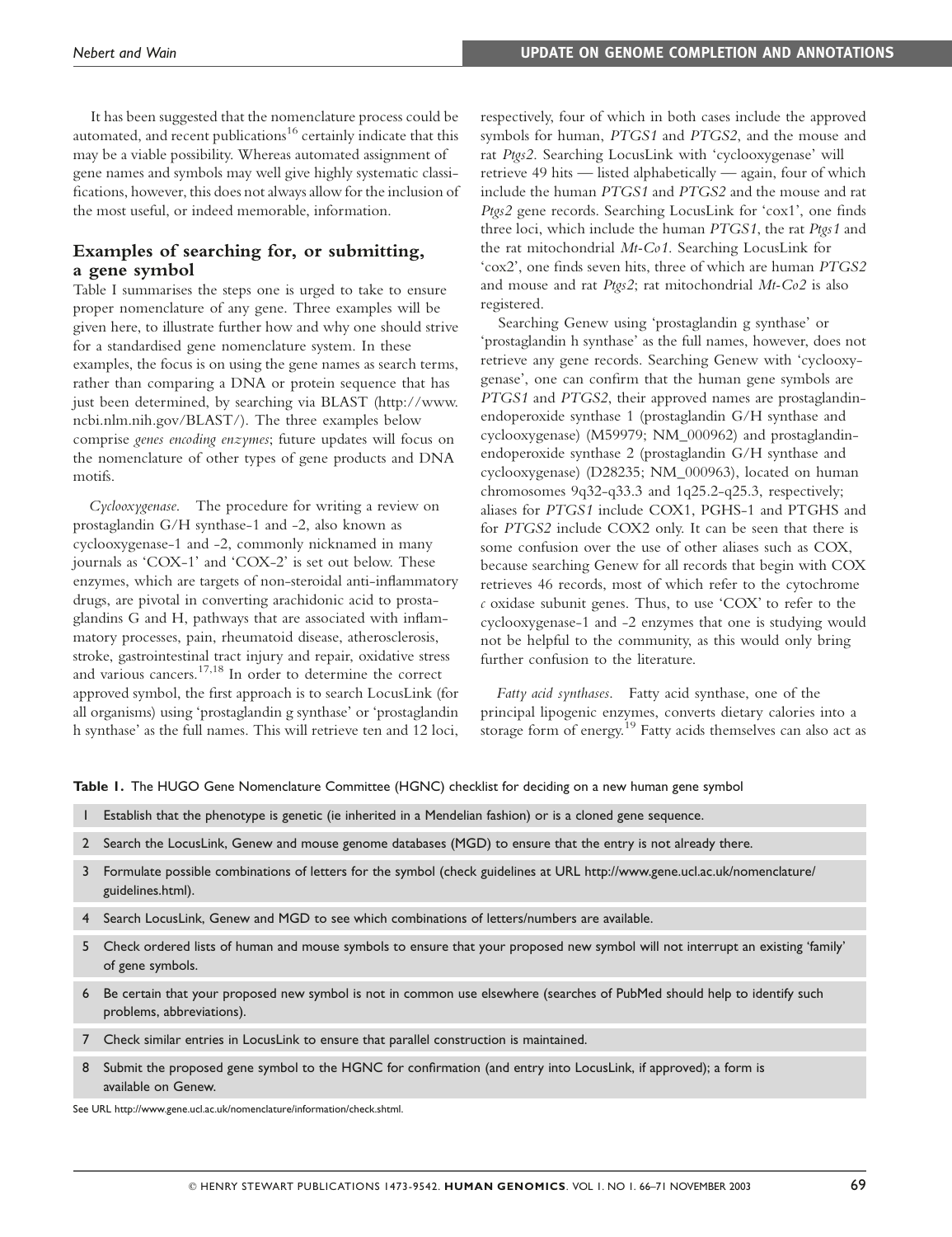signals that regulate gene expression, and fatty acid synthase is downregulated by polyunsaturated fatty acids. $^{20}$  Let us imagine you have isolated the cDNA for human liver fatty acid synthase and are considering naming your gene FAS. Searching LocusLink using 'fatty acid synthase', 58 loci are found — including human FASN, mouse and rat Fasn, and fruit fly Fas. Searching LocusLink using the symbol 'fas', produces 149 hits, which include human FASN and mouse Fasn. FASN is located on chromosome 17q25 and has a GenBank accession number of NM\_004104; therefore, your gene already has this approved symbol. You may feel, however, that your initial choice of FAS is more appropriate, in which case you should contact the HGNC and argue your case as to why you believe that 'FAS' is a better symbol for this gene than FASN.

Let us then suppose that you have characterised genes coding for a novel cytosolic short-chain fatty acid synthase and a novel cytosolic long-chain fatty acid synthase. Searching LocusLink using the full names, you find five loci for shortchain fatty acid synthase, which include mouse and rat Fasn, and 12 loci for long-chain fatty acid synthase, which include human FASN and three 'fatty acid-coenzyme A ligases, longchain' genes (FACL1, FACL3 and FACL4) representing a small family. Searching LocusLink using the symbols 'fascs', 'falcs', 'facs', 'fass', 'fasc' or 'falc', you find zero hits, except for 'facs', which gives you human FACL2 and mouse and rat Facl2. Searching Genew using the full names, you find zero hits referring to either of these enzymes. Searching Genew using the symbol 'fascs', 'falcs', 'facs', 'fass', 'fasc' or 'falc' will also generate zero hits. Your conclusion would be that there is a root symbol for at least four human fatty acid-coenzyme A long-chain genes (members of an evolutionarily related family), but nothing for your short-chain fatty acid synthase.

The next step would be to contact the HGNC to make certain nothing has been 'reserved', concerning the description of this gene family. Once this has been determined, you may be encouraged to get in touch with several major players in the short-chain fatty acid field, and others in the long-chain fatty acid field, and try to come to a consensus agreement (with HGNC involvement) on symbol roots for naming the gene or genes in the short-chain fatty acid synthase family. Because FACL is the root symbol for fatty acid long-chain synthase (or ligase), 'FACS' would be among the most reasonable and consistent roots for your fatty acid short-chain synthase gene. In LocusLink, there is also human ECHS1, the gene for a 'mitochondrial enoyl-coenzyme A hydratase, shortchain', which you must confirm is not the new gene you have identified. FACS1 thus remains the most reasonable proposed name — especially if other colleagues in the field are in agreement with your suggestion.

NADPH-cytochrome P450 reductase. This enzyme transfers the first electron from NADPH to the various cytochrome P450 (CYP) monooxygenases.<sup>21,22</sup> But what if a review is to be written on this topic? Searching LocusLink using the full name, 'nadph cytochrome p450 oxidoreductase' (or 'reductase' without 'oxido'), there are nine and 11 hits, respectively, including human POR, mouse Por and fruit fly Cpr. Including a hyphen (nadph-cytochrome p450 oxidoreductase) yields only two — human POR and fruit fly Cpr. Searching LocusLink using the older name 'nadph cytochrome  $c$ oxidoreductase' (or 'reductase'), curiously, produces only an NADPH oxidase plus the human (TP53) and mouse (Trp53) tumour protein-53. Searching with the term 'p450 oxidoreductase', one finds human POR and mouse and rat Por, but also more than 90 hits for the CYP genes. Searching LocusLink with 'por', one finds four hits — human POR, mouse and rat Por, and fruit fly porcupine Por. The human POR symbol is identified in LocusLink as the 'Official Gene Symbol and Name (HGNC)'.

Searching Genew using the full names, 'nadph cytochrome p450 oxidoreductase' (or 'reductase'), 'nadph cytochrome c oxidoreductase' (or 'reductase'), 'p450 oxidoreductase' (or 'reductase'), 'cytochrome c oxidoreductase' (or 'reductase'), or 'p450 (cytochrome) oxidoreductase' (or 'reductase') however, retrieves no data, although searching Genew with 'por', one finds a 'hit' for the gene named 'P450 (cytochrome) oxidoreductase' located on human chromosome 7q11.2 with an alias of 'CYPOR'. This shows that Genew is missing some relevant aliases, because the full-name query 'P450 (cytochrome) oxidoreductase' does not lead you to POR as the gene name, whereas the 'por' symbol does lead you to the full name. By contrast, starting your search with LocusLink sends you directly to the human POR and rodent Por genes. This minor glitch in Genew should be reported to the HGNC as soon as possible.

## Designation of genus and species

It might be noted that LocusLink includes a shorthand abbreviation of the genus and species for each gene. For designating genus and species, HGNC guidelines suggest using the five-letter Swiss-Prot codes found at http://www.expasy. ch/cgi-bin/speclist. Thus, Bos taurus (cow) is 'BOVIN' and Bacillus thuringiensis is 'BACUT'. These codes are for use in publications only and should not be incorporated as part of the gene symbol. The five-letter species designation is added as a prefix to the gene symbol in parentheses. For example, HUMAN signifies Homo sapiens and MOUSE signifies Mus musculus, for example the human genes (HUMAN)ABCA1 and (HUMAN)SLC13A2 are orthologues of the mouse genes (MOUSE)Abca1 and (MOUSE)Slc13a2.

## **Conclusions**

For each and every gene, one is strongly advised to check the websites cited in this article and write a peer-reviewed paper or invited review with the correct gene nomenclature. Human